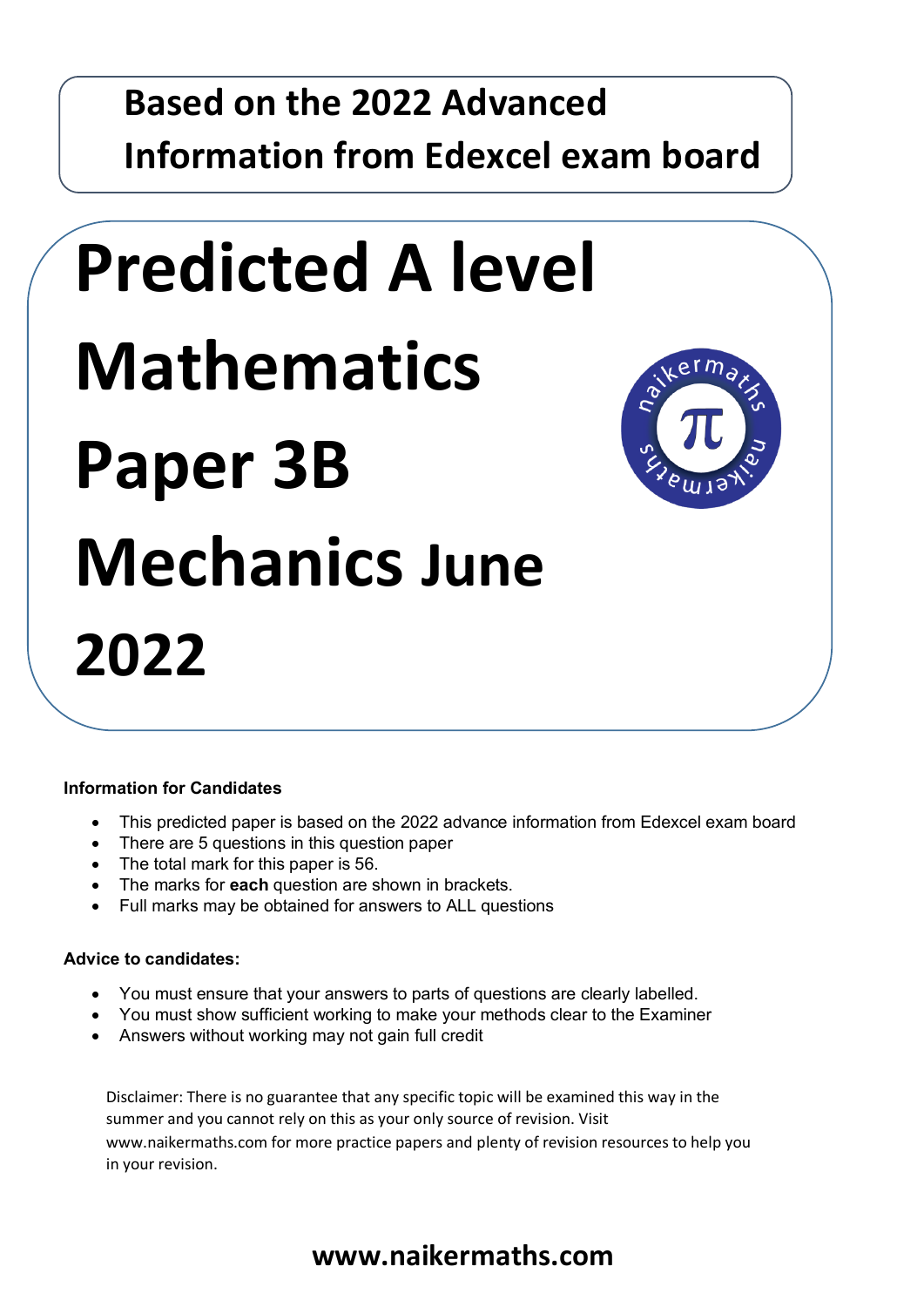#### **Question 1**

A particle, *P*, moves with constant acceleration  $(3i + 4j)$  m s<sup>-2</sup>. At time  $t = 0$ , the particle is at the point *A* and is moving with velocity ( $-7\mathbf{i} + \mathbf{j}$ ) m s<sup>-1</sup>. At time  $t = T$  seconds, P is moving in the direction of vector  $(2i + 3j)$ . (*a*) Find the value of *T*. **(4)** At time  $t = 4$  seconds, *P* is at the point *B*. (*b*) Find the distance *AB*. **(2) (Total for Question 2 is 6 marks)**

#### **Question 2**

| At time t seconds, $t \ge 0$ , a particle P has velocity $v \text{ m s}^{-1}$ , where |                                 |
|---------------------------------------------------------------------------------------|---------------------------------|
| $\mathbf{v} = (5t^2 - 12t + 15)\mathbf{i} + (t^2 + 8t - 10)\mathbf{j}$                |                                 |
| When $t = 0$ , P is at the origin O.                                                  |                                 |
| At time T seconds, P is moving in the direction of $(i + j)$ .                        |                                 |
| (a) Find the value of $T$ .                                                           | (3)                             |
|                                                                                       |                                 |
| When $t = 3$ , P is at the point A.                                                   |                                 |
| (b) Find the magnitude of the acceleration of $P$ as it passes through $A$ .          | (4)                             |
|                                                                                       |                                 |
| (c) Find the position vector of $A$ .                                                 | (4)                             |
|                                                                                       | (Total for question = 11 marks) |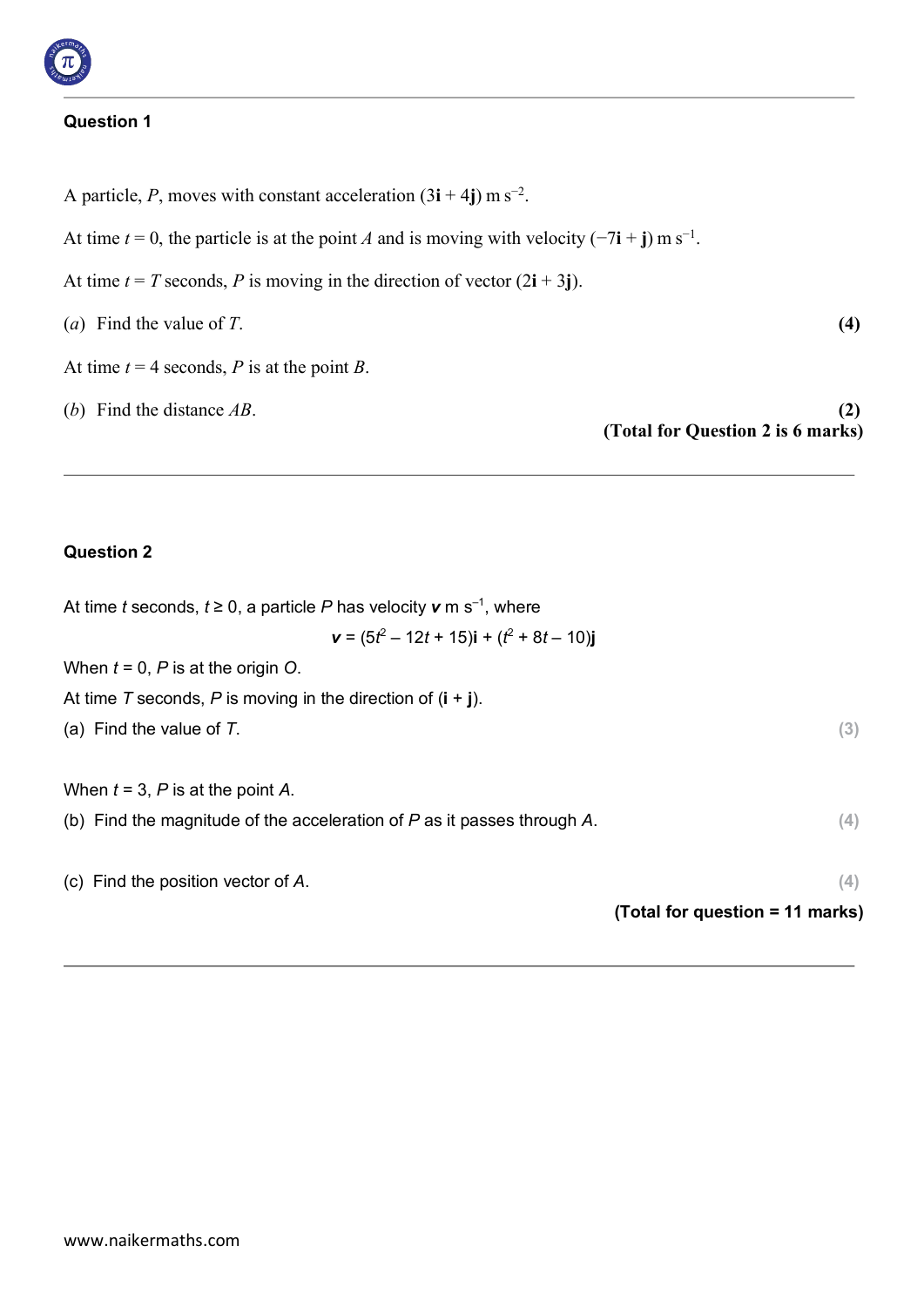



### Figure 3

Two particles, *A* and *B*, have masses 2 kg and 4 kg respectively. The particles are connected by a light inextensible string. The string passes over a small smooth pulley which is fixed at the top of a rough

plane. The plane is inclined to the horizontal ground at an angle *α* where tan  $\alpha = \frac{4}{3}$ . The particle A is held at rest on the plane at a distance *d* metres from the pulley. The particle *B* hangs freely at rest, vertically below the pulley, at a distance *h* metres above the ground, as shown in Figure 3. The part of the string between *A* and the pulley is parallel to a line of greatest slope of the plane. The coefficient of friction

between  $A$  and the plane is  $\overline{4}$ .

The system is released from rest with the string taut and *B* descends.

(a) Find the tension in the string as *B* descends. **(9)**

On hitting the ground, *B* immediately comes to rest.

Given that *A* comes to rest before reaching the pulley,

(b) find, in terms of *h*, the range of possible values of *d*. **(7)**

(c) State one physical factor, other than air resistance, that could be taken into account to make the model described above more realistic. (1)

**(Total for question = 17 marks)**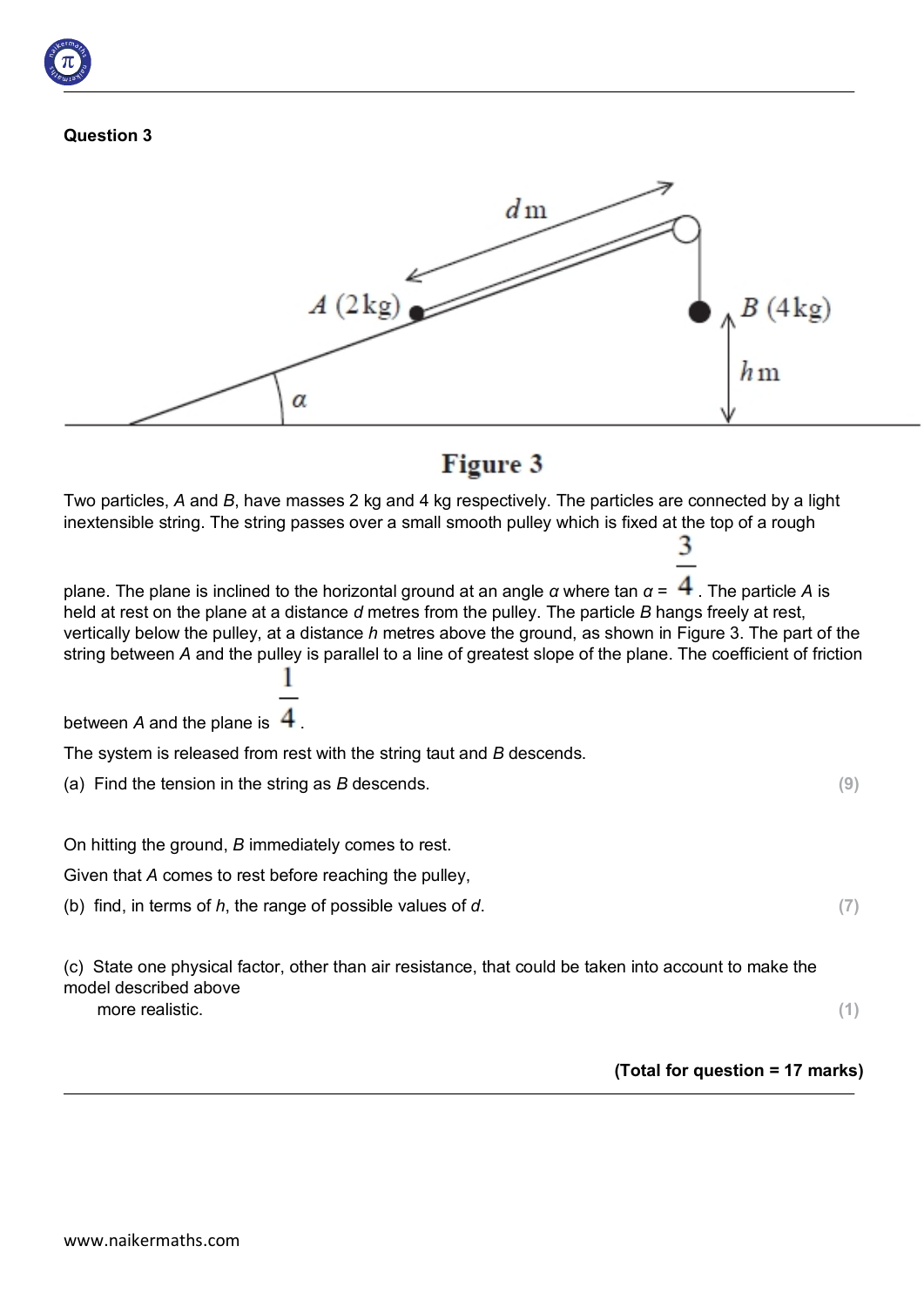**Question 4**



Figure 3

A ladder *AB* has length 6 m and mass 30 kg. The ladder rests in equilibrium at 60° to the horizontal with the end *A* on rough horizontal ground and the end *B* against a smooth vertical wall, as shown in Figure 3.

A man of mass 70 kg stands on the ladder at the point *C*, where *AC* = 2 m, and the ladder remains in equilibrium. The ladder is modelled as a uniform rod in a vertical plane perpendicular to the wall. The man is modelled as a particle.

(a) Find the magnitude of the force exerted on the ladder by the ground. **(6)**

The man climbs further up the ladder. When he is at the point *D* on the ladder, the ladder is about to slip.

Given that the coefficient of friction between the ladder and the ground is 0.4

| (b) find the distance AD. |
|---------------------------|
|---------------------------|

(c) State how you have used the modelling assumption that the ladder is a rod. **(1)**

#### **(Total for question = 11 marks)**